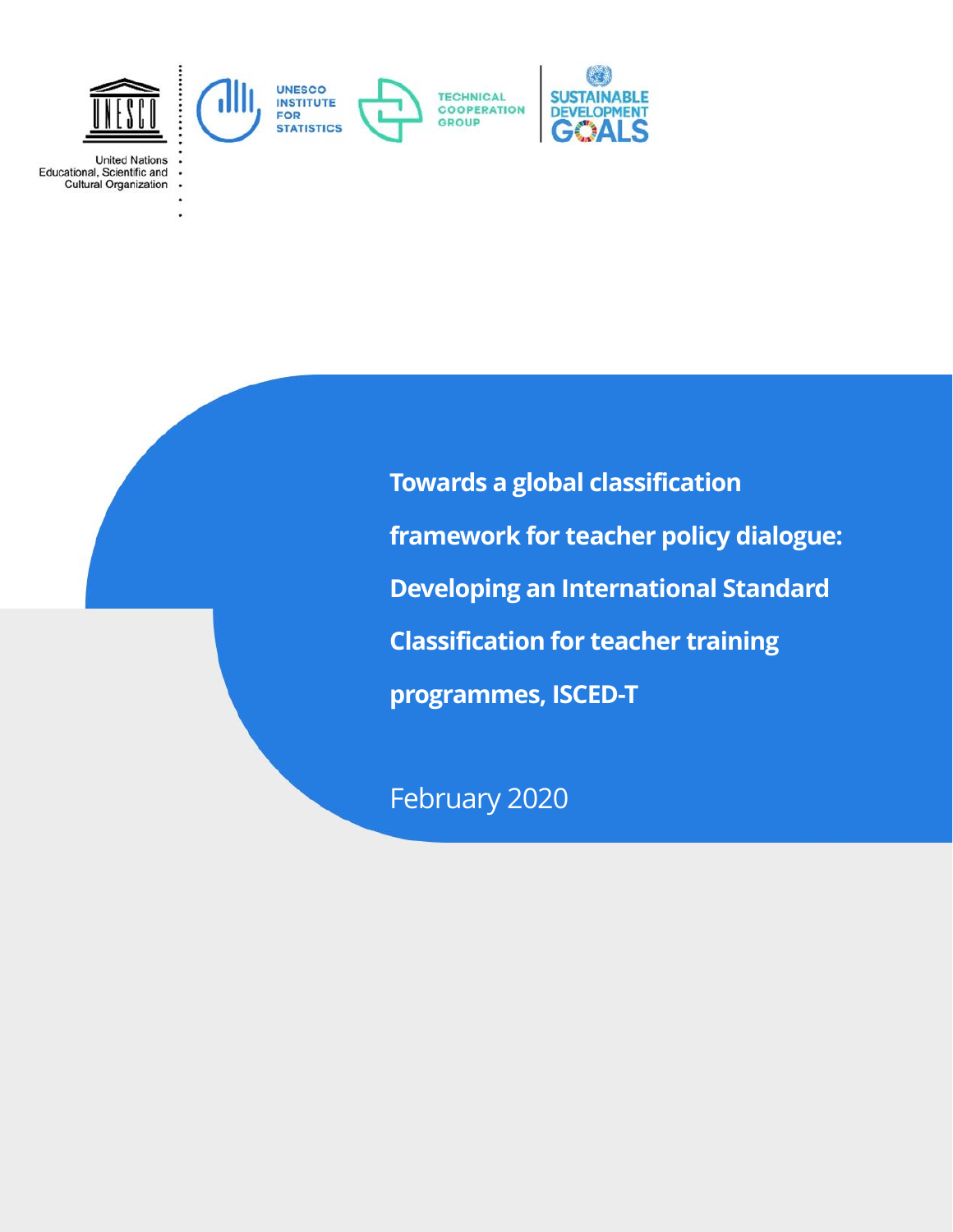

## **1. Background**

For the first time the international education agenda includes an explicit target on teachers. The monitoring framework for Sustainable Development Goal 4 includes as global indicator the "proportion of teachers in: (a) pre-primary education; (b) primary education; (c) lower secondary education; and (d) upper secondary education who have received at least the minimum organized teacher training (e.g. pedagogical training) pre-service or in-service required for teaching at the relevant level in a given country, by sex" (Indicator 4.c.1).

Concerns have however emerged regarding the implementation of the monitoring framework. The status of the international data collection on teachers remains unsatisfactory and issues of coverage and definitions substantially undermine the achievement of a sound and sustainable monitoring of the teacher issue. A direct consequence of the situation is the inability of the global education community to engage in cross-national policy discussions.

At the 6th meeting of the Technical Cooperation Group on the Indicators for SDG 4 - Education 2030 (TCG) in Yerevan, the UNESCO Institute for Statistics (UIS) proposed to extend the International Standard Classification of Education (ISCED) to profession-specific education programmes, starting with teacher training programmes (ISCED-T). The proposal stands as a response to both a longstanding demand and a policy window initiated with the prominent role of teachers in the SDG 4 - Education 2030 Agenda. An initial proof of concept was developed based on an extensive review of 170 teacher training programmes reported in the ISCED database of the UIS. This development was acknowledged by members and observers of the TCG as a positive step towards achieving a global public good enabling global policy dialogue on teachers.

The TCG recommended that the UIS to continue developing and validating the classification by mobilizing all interested partners and stakeholders to finalize ISCED-T and subsequently engage with an official endorsement and dissemination process. This note presents a summary of discussions and recommendations from the meeting of the TCG Working Group on Indicator Development and in the plenary sessions of the TCG that followed. It highlights the main issues surrounding global monitoring and policy dialogue on teachers and a proposal for a way forward with the development of ISCED-T.

# **2. The need for an international classification of teacher training programmes**

Discussions during the 6<sup>th</sup> TCG meeting highlighted the tension between the current definition of the global indicator to monitor target 4.c and its weak applicability as a tool for policy dialogue. Indicator 4.c.1 is classified as a Tier II indicator, which signals an indicator that "*is conceptually clear, has an internationally established methodology and standards are available, but data are not regularly produced by countries*" (Inter-agency and Expert Group on SDG Indicators, 2017). Indicator 4.c.1 is in effect, welldefined and conceptually clear. It measures the proportion of teachers who are trained according to national definitions of a trained teacher. However, by definition it is also a very heterogeneous category at the global level and includes a wide diversity of programmes and pathways to the teaching profession.

The current definition of indicator 4.c.1 does not allow for comparative perspectives on teacher training policies or teacher qualification processes. This also prevents discussing earlier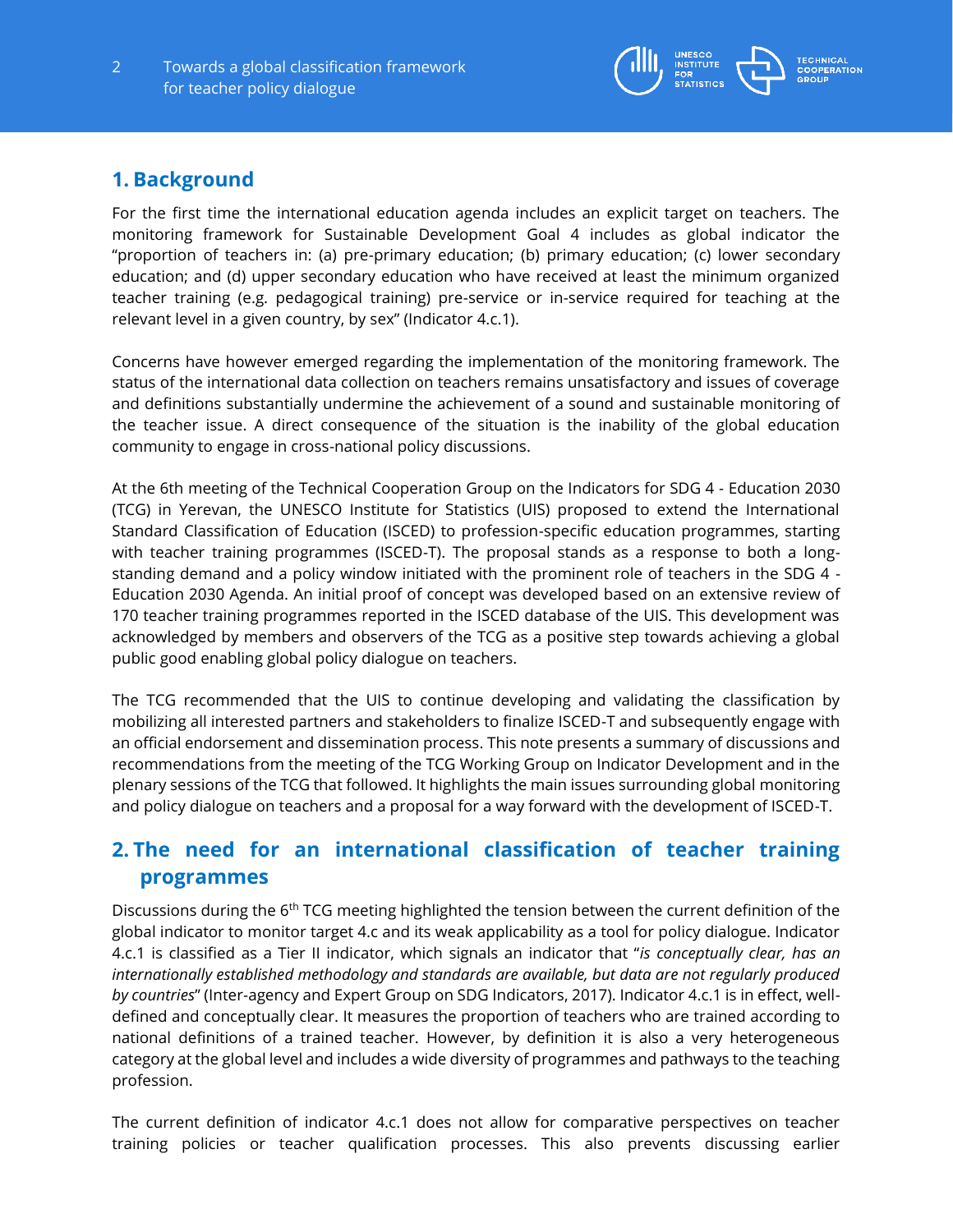

recommendations officially endorsed by countries, such as the recommendations of the Special Intergovernmental Conference on the Status of Teachers, which states for instance that *"admission to teacher preparations should be based on the completion of appropriate secondary education*" (UNESCO, 1966) or more recent recommendations by international teacher unions (Education International, 2012).

It was also recognized that SDG 4 targets are interrelated and consequently that discussing trained teachers according to national definitions might not always lead to useful conclusions if discussed independently of context. In particular, trained teachers are implicitly meant as trained to ensure that pupils learn. In practice, however, there are situations where countries have high shares of trained teachers (as per their national definitions) yet still fail to reach significant shares of children achieving minimum levels of learning. And conversely there are countries achieving high levels of learning despite reporting a low proportion of trained teachers (Figure 1).

A second issue highlighted during the 6th TCG meeting concerns the possibility of benchmarking countries' performance and setting global targets. Indicator 4.c.1 was highlighted by members of the TCG and major regional organizations as a key indicator that would require benchmarking. A UIS consultation with regional organizations even stressed indicator 4.c.1 as the indicator which should have the highest priority for benchmarking (UNESCO Institute for Statistics, 2019a). Yet, one of the conclusions of the discussions at the TCG meeting was that the current definition of trained teacher does not enable such an exercise, reiterating issues of feasibility highlighted during the regional consultation.



### **Figure 1: Share of trained teachers (national definitions) and learning achievement, primary education, most recent year**

Finally, the TCG Working Group on Indicator Development put forward the issue of global definitions of trained and qualified teachers. While there currently exist two definitions, international reporting suggests that the distinction might not add much value to the monitoring exercise (UNESCO Institute for Statistics, 2019b). In effect, countries often report

Source: UIS database, 2019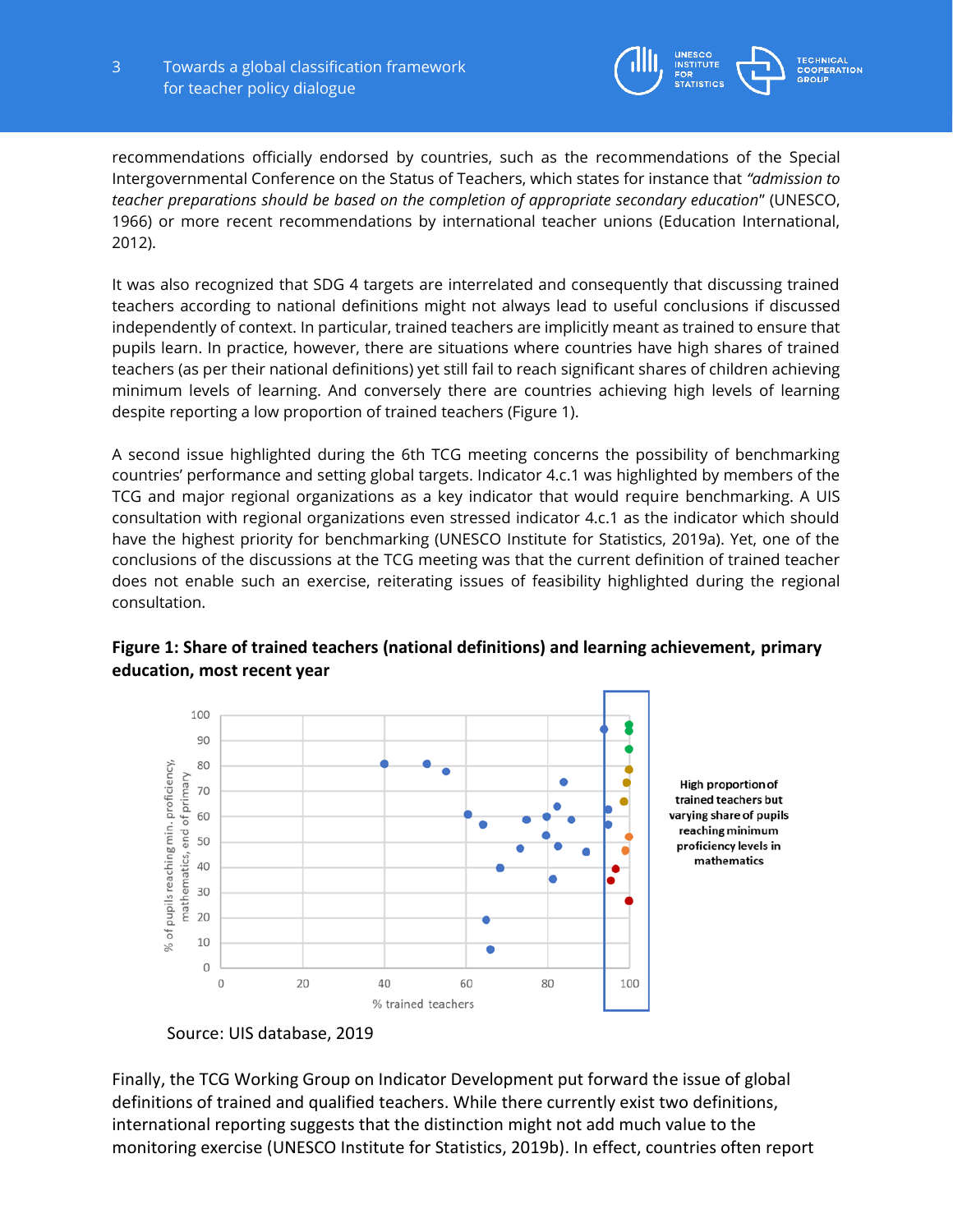

either the same value for trained and qualified teacher or simply report one of the two. Only a subset of countries report on both trained and qualified teachers and in some cases, differences between the two are marginal.

In light of these points the proposal made by the UIS to develop ISCED into an expanded classification scheme that details and classifies profession-specific training programmes was welcomed as a fit-for-purpose, feasible and sustainable solution. An international classification of teacher training programmes, ISCED-T, would reinstate the possibility of a global policy dialogue on teacher training by providing a global public good that makes the link between national definitions of trained teachers and international standards and recommendations.

### **3. From ISCED to ISCED-T**

Analyses by the UIS presented during the TCG meeting shows the high level of diversity among teacher training programmes and among pathways to the teaching profession. At least nine dimensions can be used to describe teacher training programmes: pre-requisites for entry, duration, modality, training accent, educational philosophy, length and conditions of probationary or induction periods, additional criteria for admission to teacher education programmes, quality assurance processes/frameworks for programmes, certification or licensing processes. For pathways to the teaching profession, three main categories are usually highlighted: consecutive, concurrent and alternative.

The ISCED-T proposal enables classification of teacher training programmes according to entry requirements and duration, which are the two dimensions already available and measurable. Furthermore, teacher training programmes are education programmes in the first place, therefore their ISCED classification already constitutes a differentiating and overarching dimension. ISCED-T thus builds on ISCED and further integrates dimensions pertaining to teacher training programmes only. The proposal is to expand the three-digit ISCED code to an initial six-digit code, with the three last digits indicating the following dimensions:

- 1. Target level for which teachers are trained to teach
- 2. Minimum entry requirements, represented by the highest ISCED level completed needed to enter
- 3. Duration of the programme in years

These three dimensions were proposed on the following basis:

- The first digit for target level is a critical source of variation, as well as an important variable that policy-makers would want to have, to compare teacher training programmes with the same objective.
- The last two digits for entry requirements and programme duration are recognized among the nine quality differentiating dimensions listed in the literature, easily measurable and collected, and in many cases already available in UIS database.
- Among the nine dimensions listed above, they are ordinal variables and thus enable the discussion on minimum standards.

Eventually, discussions regarding additional dimensions would be needed, in particular to include content-related dimensions in the coding scheme. The proposal also partially enables identification of the pathways and should subsequently be developed with this objective in mind.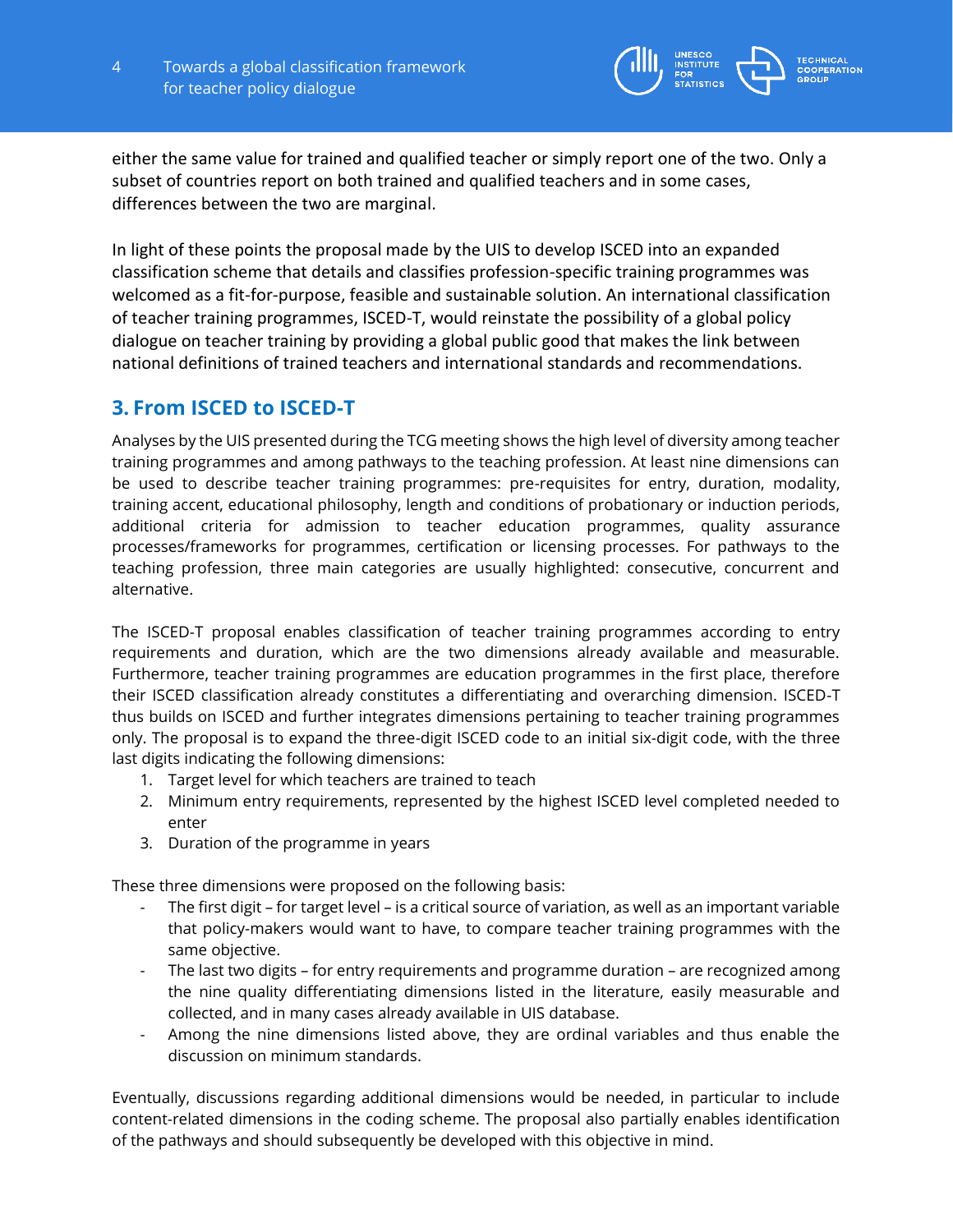

It is also of strategic interest to UNESCO to envisage the development of profession-specific classifications of training programmes as globalization of the economy has led countries and international organizations to conduct comparative exercises of training programmes in several fields (health notably), but has also highlighted the difficulty of such exercises due to the absence of an international standard. The letter "T" (for "teachers") signals feasibility of expanding classification and comparability to any domain- or profession-specific types of programmes (e.g. for nurses, military, police officers, etc.). While not within the scope of the initial discussion, this would position ISCED as a core tool to classify any profession-specific education or training programme.

Table 1 presents the three digits for categorization with their proposed values. A choice was made to keep the same values used in the current ISCED whenever the category corresponds to an existing ISCED level. The first column also proposes a grouping for the initial ISCED classification of teacher education programmes. While there might be some loss of information these grouped categories better reflect the variations observed. Eventually, one could also revert to the longer three-digit initial ISCED classification of a programme. Annex 2 illustrates with practical examples how the classification scheme could be applied to existing teacher training programmes.

| <b>ISCED classification of</b><br>the programme<br>(grouped) | <b>First digit: Target level</b>                       | <b>Second digit: Pre-</b><br>requisite: minimum<br>educational level<br>completed | <b>Third digit: Duration</b> |  |
|--------------------------------------------------------------|--------------------------------------------------------|-----------------------------------------------------------------------------------|------------------------------|--|
| $S: ISCED$ 2 and 3:<br>secondary education                   | <b>0:</b> ISCED 0, pre-primary                         | <b>2: ISCED 2</b>                                                                 | 1: short (1 year or less)    |  |
| PS: ISCED 4: Post-<br>secondary non-<br>tertiary             | 1: ISCED 1, primary                                    | <b>3: ISCED 3</b>                                                                 | $2:2$ years                  |  |
| TB: ISCED 5,6: tertiary,<br>bachelor's degree                | 6: ISCED 0-1, multilevel<br>pre-primary and<br>primary | 4: ISCED 4 or some<br>tertiary (ISCED 5 or<br>6, incomplete)                      | $3:3$ years                  |  |
| <b>TM: ISCED 7 and</b><br>higher: tertiary,                  | 2: ISCED 2, lower<br>secondary                         | <b>5: ISCED 5 and 6</b>                                                           | 4: long (4 years or<br>more) |  |
| master's degree                                              | 3: ISCED 3, upper<br>secondary                         | <b>7: ISCED 7</b>                                                                 |                              |  |
|                                                              | 7: ISCED 2-3, secondary                                |                                                                                   |                              |  |
|                                                              | 8: ISCED 1-2-3,<br>multilevel primary<br>and secondary |                                                                                   |                              |  |

**Table 1: Initial proposal for ISCED-T: Categorization of ISCED classification, target level, prerequisite, and duration of teacher training programmes**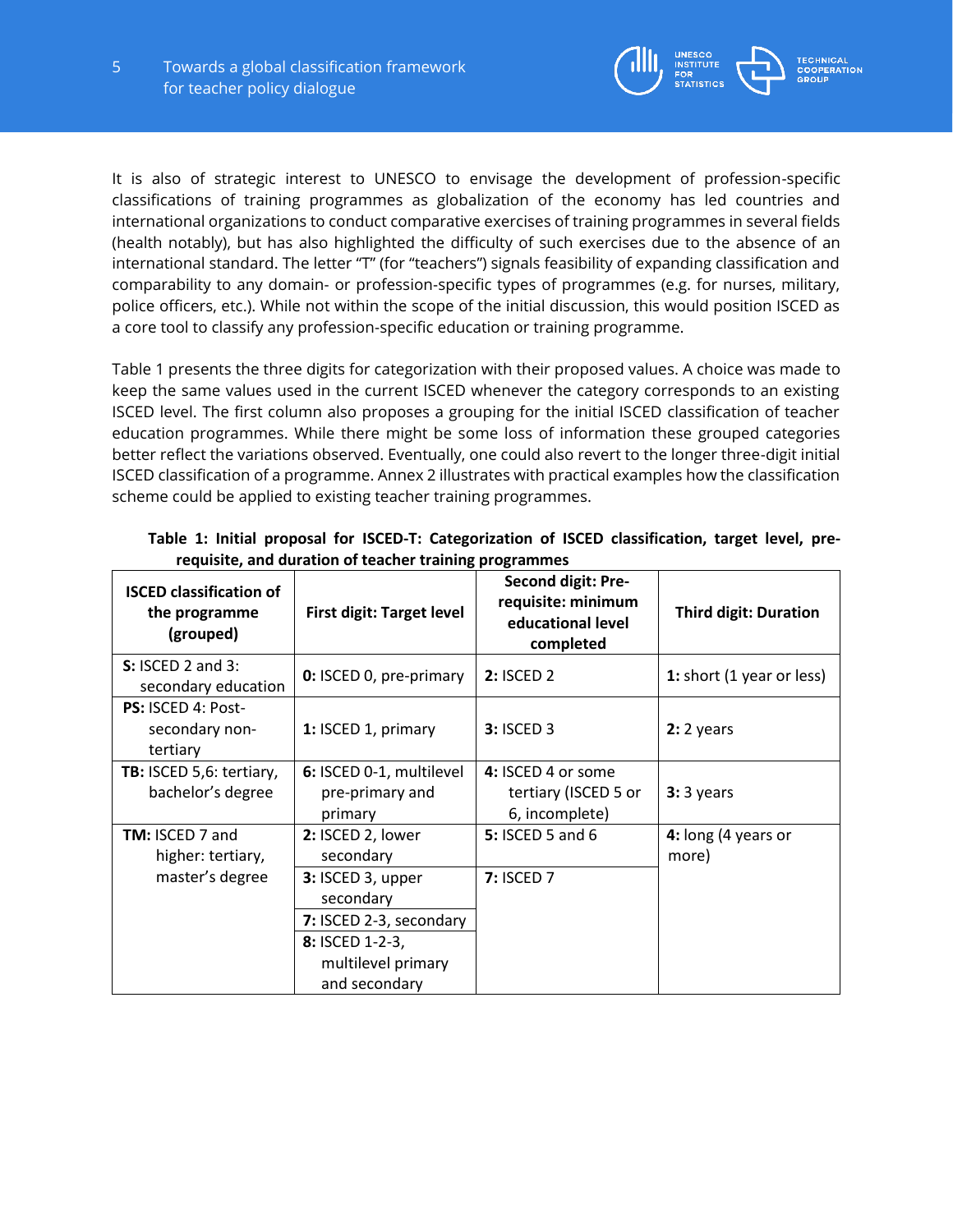

## **4. Development, validation and endorsement**

While an initial proposal was developed there is still a long path to a validated, operational and officially endorsed classification as a global public good. It was proposed during the TCG meeting that development of ISCED-T follow a similar process, albeit faster, as the one for the ISCED revision that was adopted in 2011. The process included an official recognition by UNESCO Member States that a revision was needed, the formation of a global technical advisory panel comprising international education and statistics experts, an extensive review process through regional expert meetings and a formal global consultation with all UNESCO Member States invited to take part. At the end of the process, the 2011 revision was formally adopted by the General Conference of UNESCO Member States. An indicative timeline is proposed in Figure 2.

One of the main messages conveyed by members of the TCG Working Group on Indicator Development was the critical need for collaboration and coordination. There have been several attempts in the past to work on a classification of teacher training programmes but all fell short to date. The OECD and Estonia, co-chairs of the Network for the Collection and Adjudication of System-Level Descriptive Information on Educational Structures, Policies and Practices (NESLI), invited the UIS to present its proposal and link with efforts of the group as the UIS develops the international standard classification. Organizations such as the OECD and Eurostat are also natural candidates for the technical advisory panel, as they took part in the ISCED revisions. It is also important to recognize that the technical advisory panel needs to go beyond OECD countries to minimize the risk of developing a tool geared at policy discussion in a narrower set of countries.



#### **Figure 2. ISCED-T development: proposed timeline**

The proposal is for the UIS, as UNESCO's statistical agency, to coordinate and ensure the production of the new classification in collaboration with relevant partners. Similar to earlier ISCED revisions, the UIS would host the coordinating mechanism and be held responsible for the advancement and achievement of the new ISCED-T, but would rely on a representative group of experts to develop and draft the classification coding scheme. The work of the technical advisory panel remains to be defined but it would include:

- Methodological processes to validate dimensions and classify programmes (including pathways).
- Discussing possibilities for coding additional criteria for admission (e.g. entrance exams, specific grades, etc.), which are usually available in the ISCED questionnaire. While not ordinal, these would bring informative background to discussions on teacher training programmes.
- Adding other dimensions (modality, training accent, educational philosophy, length and conditions of probationary or induction periods, quality assurance processes/frameworks for programmes, certification or licensing processes).
- Provide inputs to develop the draft proposal for review.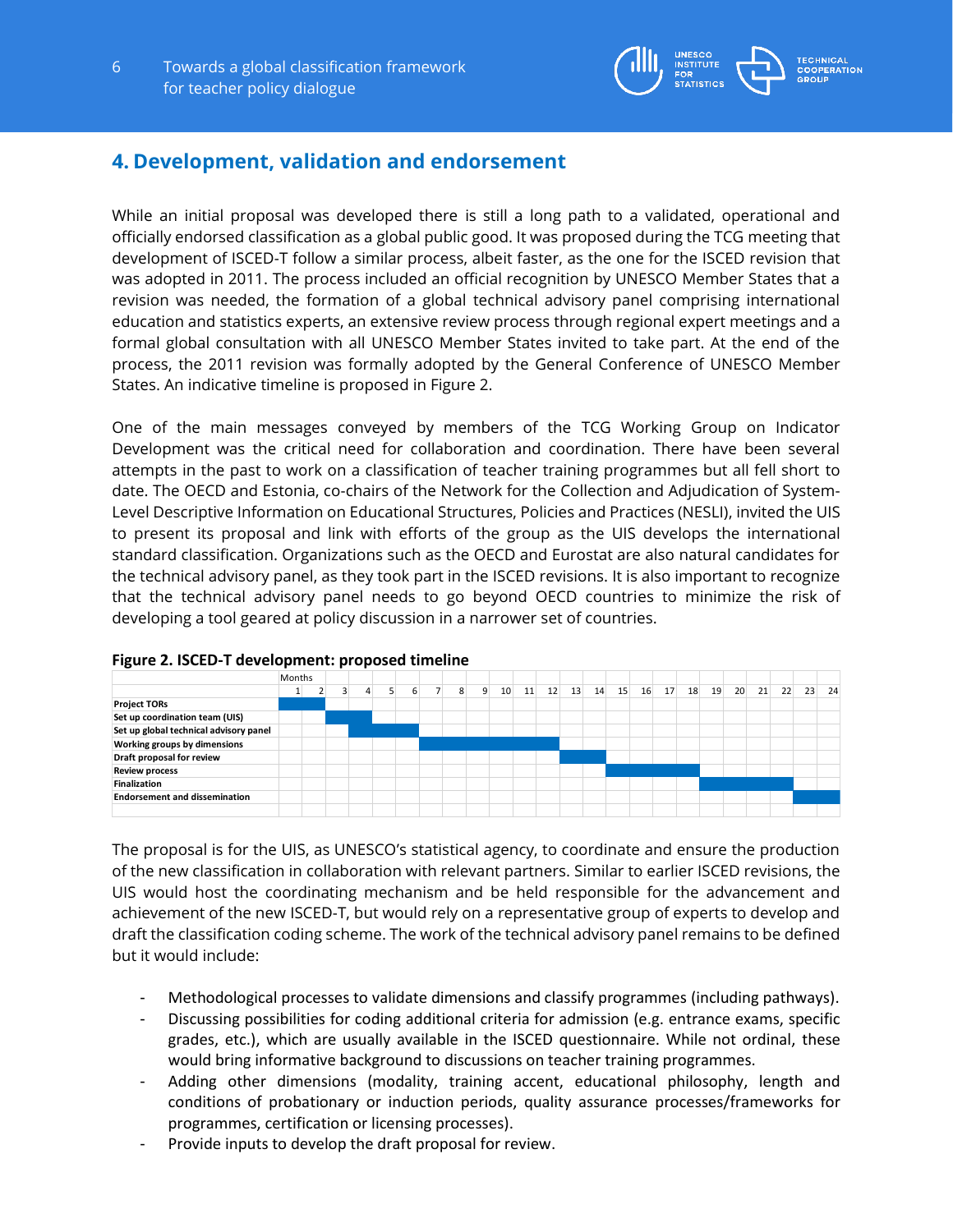

Additionally, it is expected that Working Groups be formed to make recommendations on each selected dimension of the coding scheme. A governance and workflow scheme is proposed in Figure 3.



#### **Figure 3. ISCED-T governance and workflow scheme**

# **5. Responding to a global need with an adequate tool and commensurate resources**

In summary, it was agreed during the meeting of the TCG Working Group on Indicator Development that despite a clear conceptual definition for indicator 4.c.1 the indicator does not necessarily lead to meaningful policy dialogue as it builds on national definitions, which are numerous and diverse. In addition, the distinction between "trained" and "qualified" teachers remains unclear for a number of stakeholders, including countries that report data to the UIS. The distinction also does not necessarily lead to differences in reporting between trained and qualified teachers, requiring consultation of reporting countries by the UIS for clarification of the submitted data.

The proposed ISCED-T was viewed by the TCG as a positive response to these issues and the group recommended that the UIS and partners build on the initial proposal and continue developing an international standard classification of teacher training programmes to be subsequently proposed for official endorsement by countries. The classification should be developed as a collaborative exercise between all relevant partners to avoid duplication of efforts.

While welcoming the proposal for an ISCED-T, the Working Group on Indicator Development and the TCG also expressed concerns about the level of resources that would have to be dedicated to such a project. The development of ISCED-T as an official member of the United Nations International Family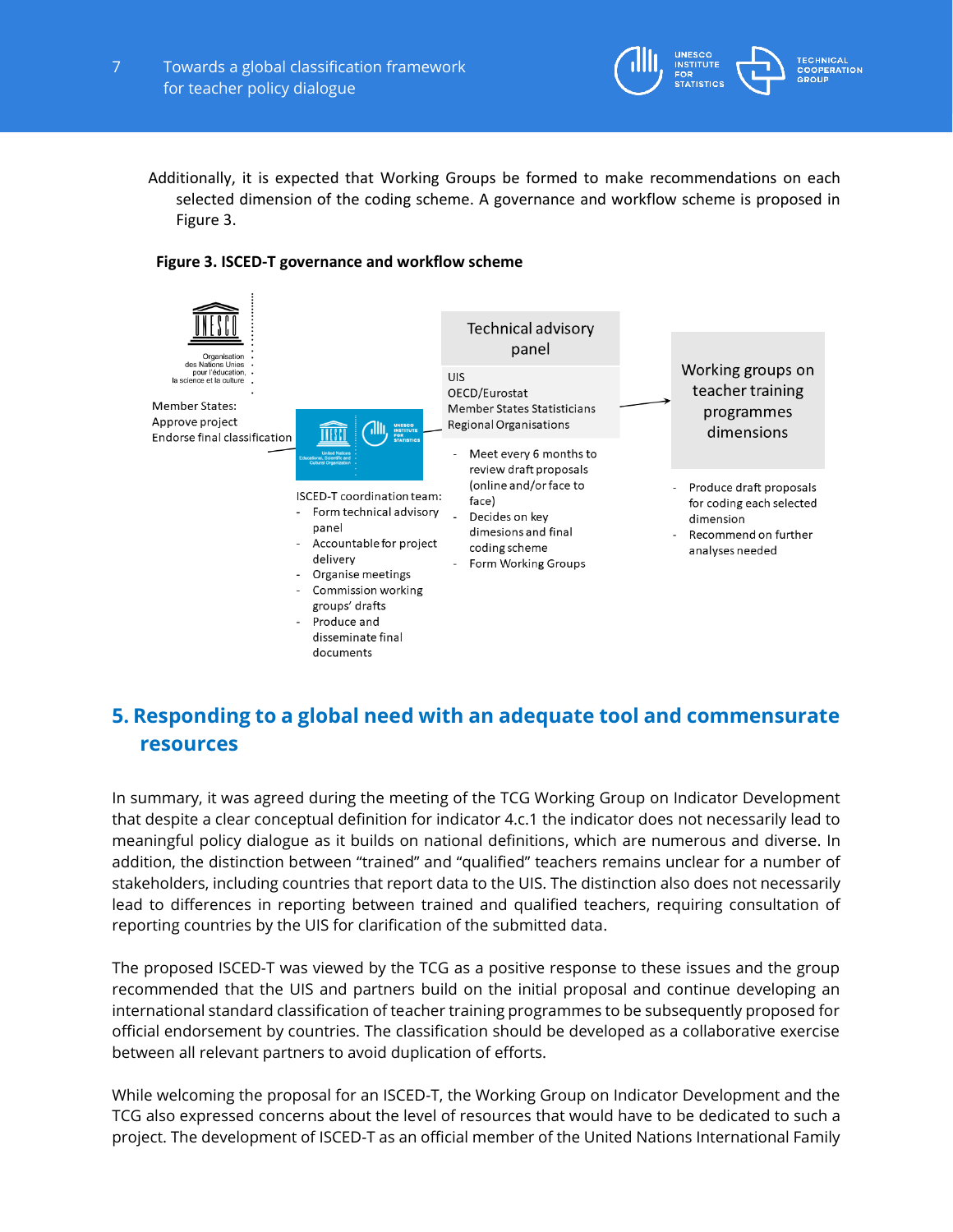

of Classifications should be secured with dedicated resources and appropriate institutionalization of the project. Finally, the development of ISCED-T is only the first step towards sound data collection on teachers. Further resources would be needed for capacity building in countries and in the global education community to produce and respond to teacher-related surveys. The absence of capacity building for collection and reporting is a second critical obstacle to better data on teachers and should be addressed to enable full effectiveness of a new global public good to classify teacher training programmes.

## **References**

Education International. 2012. *6th EI World Congress: Building the Future through Quality Education.* Policy paper on education, Cape Town, South Africa.

Inter-agency and Expert Group on SDG Indicators. 2017. *Tier Classification for Global SDG Indicators*.

UNESCO. 1966. *Recommendations concerning the Status of Teachers*. Paris, France.

UNESCO Institute for Statistics. 2018. *Quick Guide to Education Indicators for SDG 4*.

UNESCO Institute for Statistics. 2019a. *SDG 4 indicator benchmarking consultation*.

UNESCO Institute for Statistics. 2019b. *The quality of international data on teachers to report on SDG target 4.c*.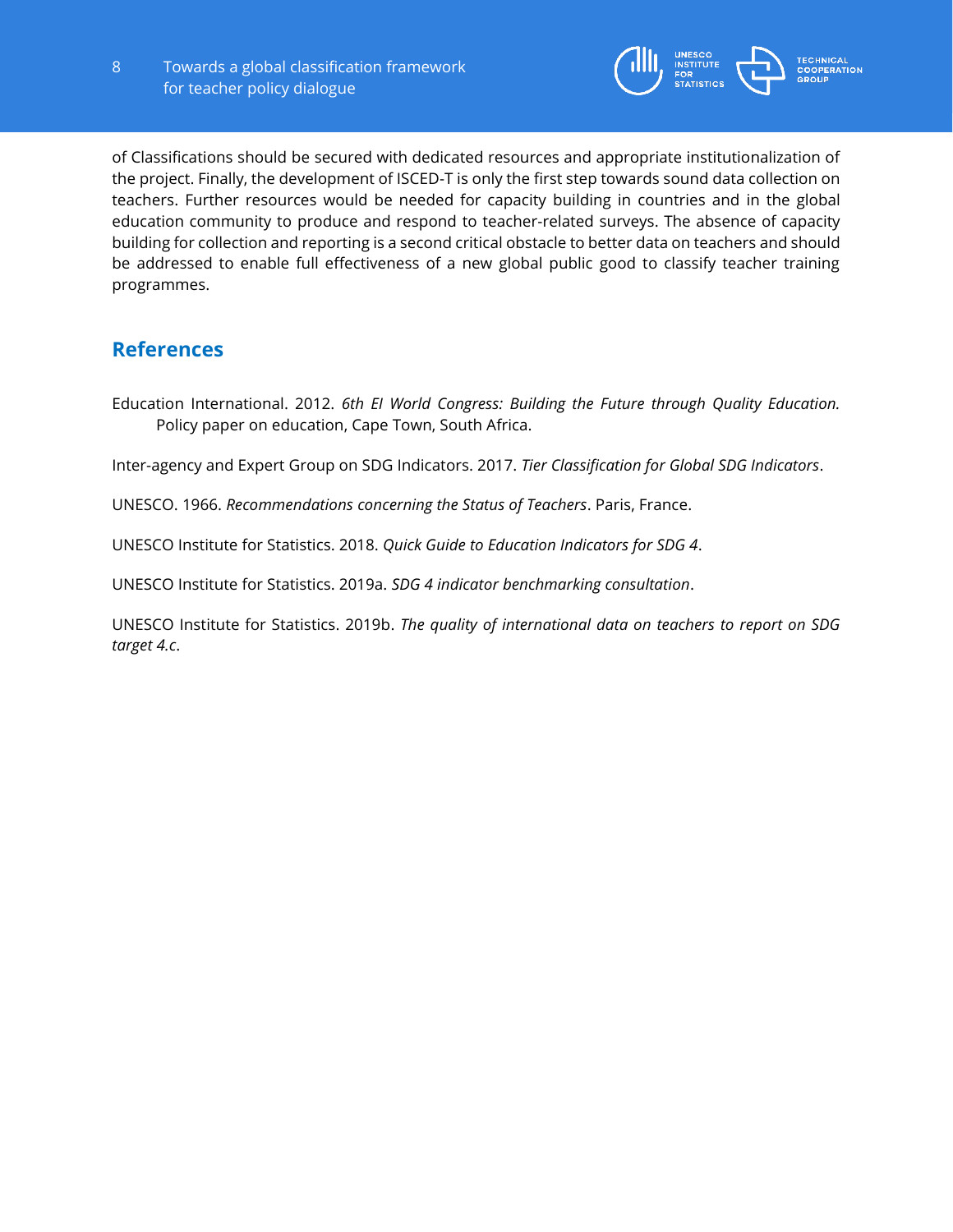

### **Annexes**

### **Annex 1: Indicators to monitor teachers in the SDG 4 - Education 2030 agenda**

- 4.c.1: Proportion of teachers in: (a) pre-primary education; (b) primary education; (c) lower secondary education; and (d) upper secondary education who have received at least the minimum organized teacher training (e.g. pedagogical training) pre-service or in-service required for teaching at the relevant level in a given country, by sex
- 4.c.2: Pupil-trained teacher ratio by education level
- 4.c.3: Percentage of teachers qualified according to national standards by education level and type of institution
- 4.c.4: Pupil-qualified teacher ratio by education level
- 4.c.5: Average teacher salary relative to other professions requiring a comparable level of qualification
- 4.c.6: Teacher attrition rate by education level
- 4.c.7: Percentage of teachers who received in-service training in the last 12 months by type of training

Source: UNESCO Institute for Statistics, 2018